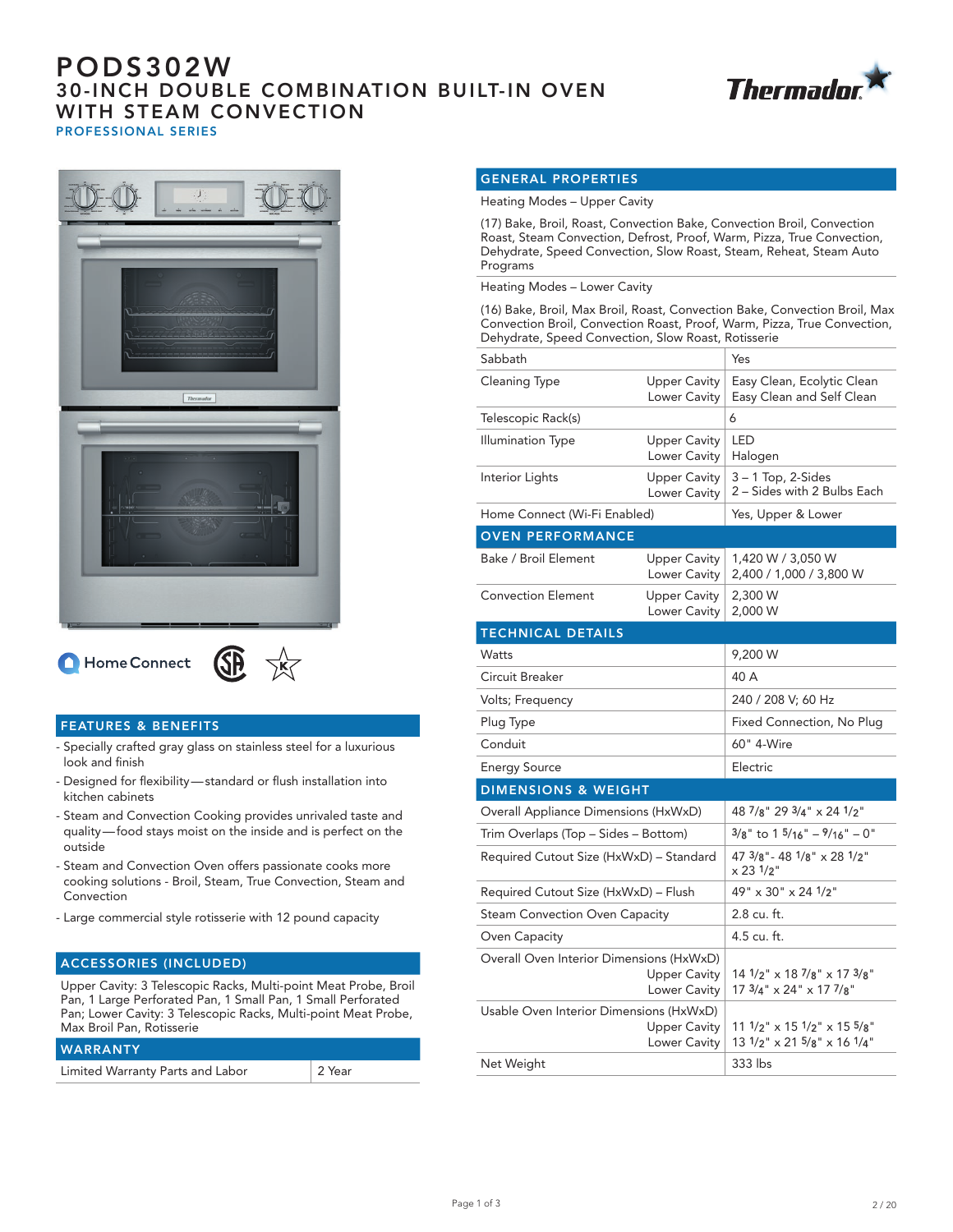# PODS302W 30-INCH DOUBLE COMBINATION BUILT-IN OVEN WITH STEAM CONVECTION PROFESSIONAL SERIES



### 30-INCH DOUBLE COMBINATION OVEN





reveal cleats 49"  $(1245 \, \text{mm})$ flush cut-out height  $24^{1}/2"$  $(622 \text{ mm})$ 

measurements in inches (mm)